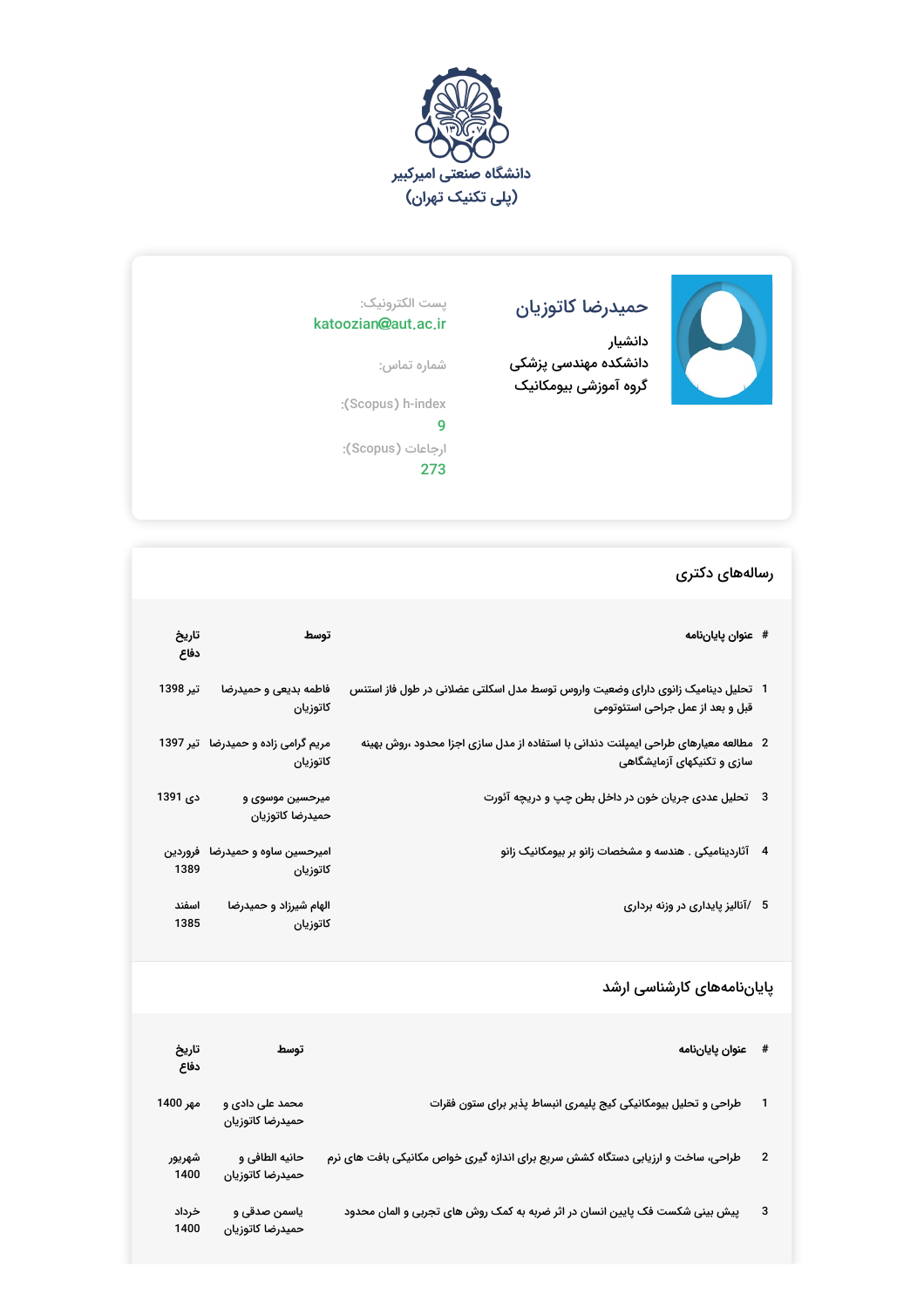| فروردين<br>1400  | حميدرضا كاتوزيان                                 | ررسی رفتار مکانوبایولوژیکی پیوندهای استخوانی در نقص استخوان فک پایین با نظر به روش عددی   امید قادرزاده و                                                                                                                     | 4    |
|------------------|--------------------------------------------------|-------------------------------------------------------------------------------------------------------------------------------------------------------------------------------------------------------------------------------|------|
| اسفند<br>1399    |                                                  | مقایسه ی نوسازی استخوان اطراف ایمپلنت دندانی تیتانیومی، ایمپلنت با روکش هیدروکسی اپاتیت  بهرام جعفری و<br>و ایمپلنت های ساخته شده از مواد مدرّج تابعی(Functionally graded)به کمک شبیه سازی اجزای    حمیدرضا کاتوزیان<br>محدود | 5    |
| بهمن<br>1399     | شهره شمس و<br>حميدرضا كاتوزيان                   | : مدلسازی مقایسه ای مهره کمری دچار پوکی با استفاده از روش اجزا محدود و مبتنی بر<br>تصاویرمقطع نگاری کمی کامپیوتری                                                                                                             | 6    |
| اسفند<br>1397    | نیما علیمرادی و<br>حميدرضا كاتوزيان              | کاربرد روش آنالیز مُدال برای تعیین ثبات ایمپلنت دندانی-                                                                                                                                                                       | 7    |
| اسفند<br>1397    | احمد بابازاده<br>قاضیجهانی و<br>حميدرضا كاتوزيان | نعیین چقرمگی شکست مینسک زانو                                                                                                                                                                                                  | 8    |
| تیر 1397         | شیدا وفادار و<br>حميدرضا كاتوزيان                | تحلیل المان محدود دژنراسیون دیسک بین مهره ای و بهینه سازی نمونه های مصنوعی آن                                                                                                                                                 | 9    |
| تير 1397         | وحید ملبوبی و<br>حميدرضا كاتوزيان                | تحلیل اجزای محدود بازسازی استخوان برای تطابق با محیط مکانیکی                                                                                                                                                                  | 10   |
| تير 1397         | حميدرضا كاتوزيان                                 | طراحی و بهینه سازی هندسه وانعطاف سازه ای مفصل مصنوعی هیپ بر اساس تحلیل المان محدود مهتاب وفایی فر و                                                                                                                           | 11   |
| مهر 1394         | نوید سلطانی<br>هفشجانی و<br>حميدرضا كاتوزيان     | 12 مقایسه ی رفتار مکانیکی سه دیسک ایمپلنت کمری تایید شده ی کلینیکی (SB Charite III<br>ProDisk II و PDN) و طراحی بهینه ی دیسک ایملنت جدید: استفاده از روش اجزا محدود                                                           |      |
| شهريور<br>1391   | عاطفه جنت بابائی و<br>حميدرضا كاتوزيان           | 13 ٪ شبیه سازی تمایز بافت در حین ترمی شکستگی در استخوان                                                                                                                                                                       |      |
| بهمن<br>1390     | مینا سلیمانی فر و<br>حميدرضا كاتوزيان            | 14   تحلیل پدیده جدایش فاز معدنی از کلاژن در حین رشد ترک در استخوان با استفاده از روش اجزای<br>محدود آماری                                                                                                                    |      |
| آبان<br>1390     | هانيه همتيان و<br>حميدرضا كاتوزيان               | 15   بررسی انتشار ترک در استخوان بر اساس روش بدون شبکه                                                                                                                                                                        |      |
| تير 1390         | فاطمه فرشیدی و<br>حميدرضا كاتوزيان               | بررسی تاثیر بازسازی لیگامان صلیبی قدامی روی بیومکانیک مفصل زانو به روش اجزای محدود                                                                                                                                            | - 16 |
| آبان<br>1389     | آزاده قوچانی و<br>حميدرضا كاتوزيان               | طراحی دیسک آرتروپلاستی بهینه از نظر هندسه و توزیع خواص مکانیکی                                                                                                                                                                | 17   |
| تير 1388         | امیرحسین سلیمی و<br>حميدرضا كاتوزيان             | کاربرد روش المان مرزی در طراحی مفاصل مصنوعی                                                                                                                                                                                   | 18   |
| مهر 1387         | محمود شمس برهان<br>و حمیدرضا کاتوزیان            | تحلیل تنش و کر نش در تماس سطوح مفصلی زانو                                                                                                                                                                                     | 19   |
| اسفند<br>1386    | محمدمهدی خانی و<br>حميدرضا كاتوزيان              | 20 شناسایی پارامترهای غیرخطی بافت هیلپد                                                                                                                                                                                       |      |
| اسفند<br>1386    | سجاد رییسی نافچی<br>و حمیدرضا کاتوزیان           | 21 مدلسازی صدمات بافت سخت فمور عابر پیاده در اثر برخورد با اتومبیل                                                                                                                                                            |      |
| اسفند<br>1386    | رابعه چهل تنی و<br>حميدرضا كاتوزيان              | مدلسازی بیماری پوکی استخوان بااستفاده از روشهای تحلیل کمی ساختار استخوان اسفنجی                                                                                                                                               | 22   |
| ارديبهشت<br>1386 | ساناز نامغ و<br>حميدرضا كاتوزيان                 | 23 ٪ تجزیه و تحلیل بیومکانیکی تنشهای پسماند در دیسک بین مهره ای                                                                                                                                                               |      |
| اسفند<br>1385    | بابک رواجی و<br>حميدرضا كاتوزيان                 | 24 ٪ بررسی بیومکانیکی مصدومیت های ستون مهره هادر برخوردهای خودرویی از پشت                                                                                                                                                     |      |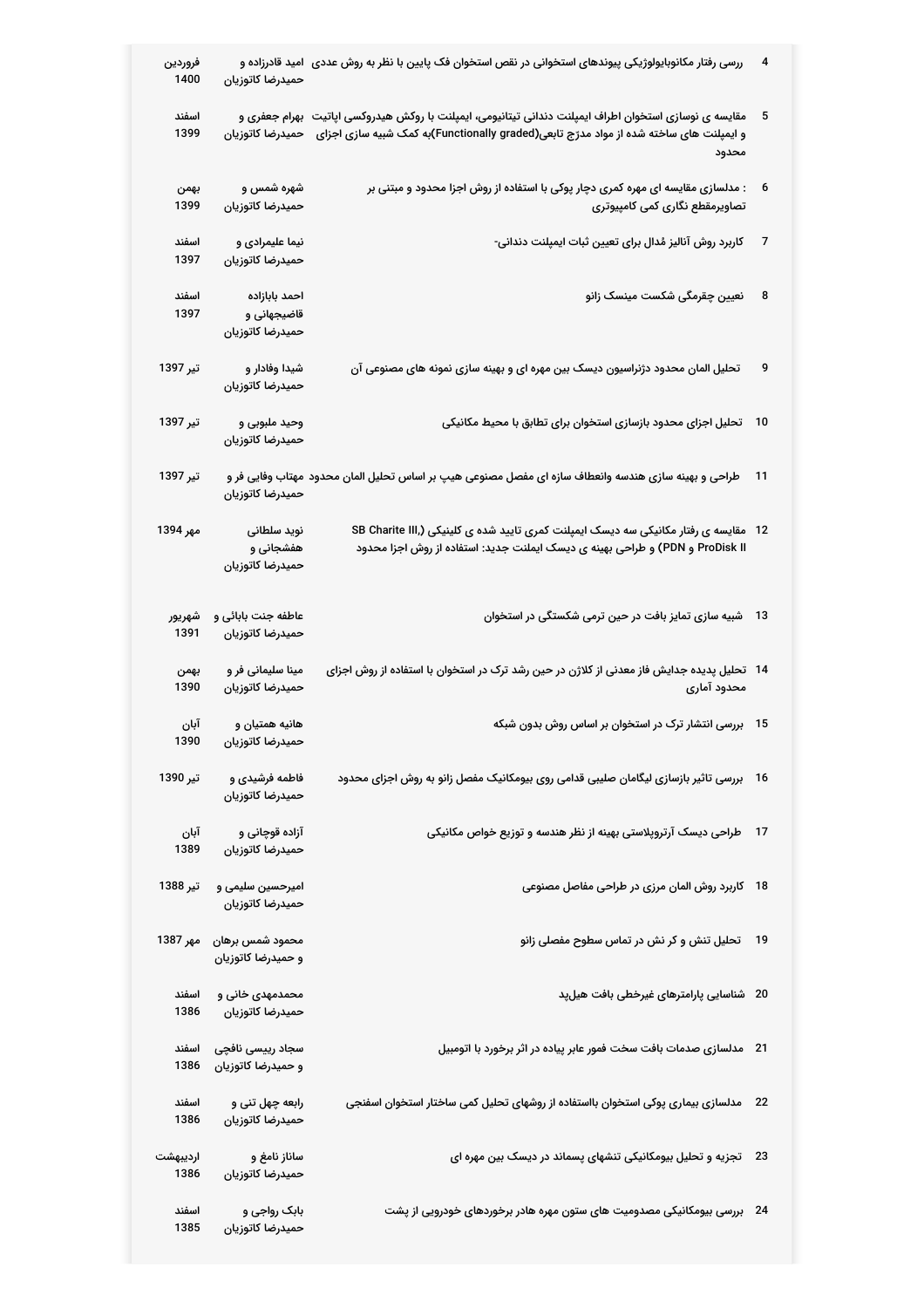| -25 | طراحی بهینه پایه ایمپلنت مفصل ران باهدف کمینه نمودن میزان بازسازی استخوان فمور  | شاندیز زمردی مقدم و   اسفند<br>حميدرضا كاتوزيان | 1384          |
|-----|---------------------------------------------------------------------------------|-------------------------------------------------|---------------|
| -26 | طراحى بهينه فيكساتور داخلى مفصل ران باهدف كمينه نمودن ميزان نوسازى استخوان فمور | سروش نوبری و<br>حميدرضا كاتوزيان                | اسفند<br>1384 |
|     | 27 مدلسازی سیستم شریان انسان بااستفاده از روش اجزامحدود (مدل غیرنیوتنی)         | یعقوب دبیری و<br>حميدرضا كاتوزيان               | خرداد<br>1384 |
| -28 | طراحی بهینه سر مفصل ایمپلنت ران باتکیه بر منحنی اتصال سر به بدنه                | عليرضا كيوان داريان<br>و حمیدرضا کاتوزیان       | خرداد<br>1384 |
| 29  | آزمایش شکست بر روی استخوان فشرده و تاثیر میکروساختار در شکست                    | عرفان ملاكين و<br>حميدرضا كاتوزيان              | خرداد<br>1384 |
|     |                                                                                 |                                                 |               |

مقالات ژورنال

**داده های ثبت شده در پورتال**

- **1** Shima Bahramizadeh Sajadi, Hamid Reza Katoozian, Jiri Nohava, Miguel Angel Ariza-Gracia, Philippe Büchler, "Effects of corneal preservation on the mechanical response of porcine corneas measured by nano-indentation", SOFT MATERIALS, Vol. 20, Num. 2, Page 1-10, June 2022,
- **2** Shima Bahramizadeh Sajadi, Hamid Reza Katoozian, Alireza Baradaran-Rafii, Miguel Angel Ariza-Gracia, Philippe Büchler, "A Comparative Study on Common Scenarios of Single-segment and Double-segment Intracorneal Ring Segments in a Keratoconus Corneal Model", *Iranian Journal of Biomedical Engineering* , Vol. 15, Num. 4, Page 341-352, March 2022,
- **3** Bahram Jafari, Hamid Reza Katoozian, Masoudtahani, Nimaashjaee, "A comparative study of bone remodeling around hydroxyapatite-coated and novel radial functionally graded dental implants using finite element simulation", MEDICAL ENGINEERING & PHYSICS, Vol. 102, Num. 103775, Page 0-0, February 2022,
- **4** Faezeh Eskandari, Shima Bahramizadeh Sajadi, Hamid Reza Katoozian, "A new potential indicator in differentiating patients with lumbar spinal stenosis and lumbar intervertebral disc degeneration", *Journal of Orthopedic and Spine* Trauma, Vol. 7, Num. 2, Page 44-47, September 2021,
- **5** Shima Bahramizadeh Sajadi, Hamid Reza Katoozian, Faezeh Eskandari, "Effects of lumbar spinal disorders on the vertical ground reaction force and Spatio-temporal parameters in gait", *CLINICAL BIOMECHANICS*, Vol. 89, Num. 1, Page 1-5, August 2021,
- **6** Fateme Badie, Hamid Reza Katoozian, Mostafa Rostami, "Dynamic analysis of varus knee using a subject-specific multibody model of the knee before and after osteotomy", *MEDICAL ENGINEERING & PHYSICS*, Vol. 0, Num. 0, Page 1-8, February 2019,
- **7** Fateme Badie, Hamid Reza Katoozian, Mostafa Rostami, "A non-invasive measurement of the knee contact force using a subject-specific musculoskeletal model to investigate osteotomy", *JOURNAL OF MEDICAL ENGINEERING &* TECHNOLOGY, Vol. 42, Num. 4, Page 251-258, June 2018,
- **8** Maryam Geramizadeh, Hamid Reza Katoozian, Reza Amid, Mahdi Kadkhodazadeh, "Three-dimensional optimization and sensitivity analysis of dental implant thread parameters using finite element analysis", *Journal of the Korean* A*ssociation of Oral and Maxillofacial Surgeons*, Vol. 44, Num. 2, Page 59-65, April 2018,
- **9** Maryam Geramizadeh, Hamid Reza Katoozian, Reza Amid, Mahdi Kadkhodazadeh, "Comparison of finite element results with photoelastic stress analysis around dental implants with different threads", *Dental and Medical Problems*, Vol. 55, Num. 1, Page 17-22, January 2018,
- **10** Amirhossein Salimi, Hamid Reza Katoozian, Paniz Naraghi-Bagherpour, Mohammad-Mehdi Khani, "Coupled boundary element-finite element model to estimate human heel-pad elasticity modulus", *BIOMEDICAL ENGINEERING-*APPLICATIONS BASIS COMMUNICATIONS, Vol. 29, Num. 3, Page 1-6, July 2017,
- **11** Maryam Geramizadeh, Hamid Reza Katoozian, Reza Amid, Mahdi Kadkhodazadeh, "Finite element analysis of dental implants with and without microthreads under static and dynamic loading", Journal of Long-term effects of Medical *Implant*, Vol. 27, Num. 1, Page 25-33, January 2017,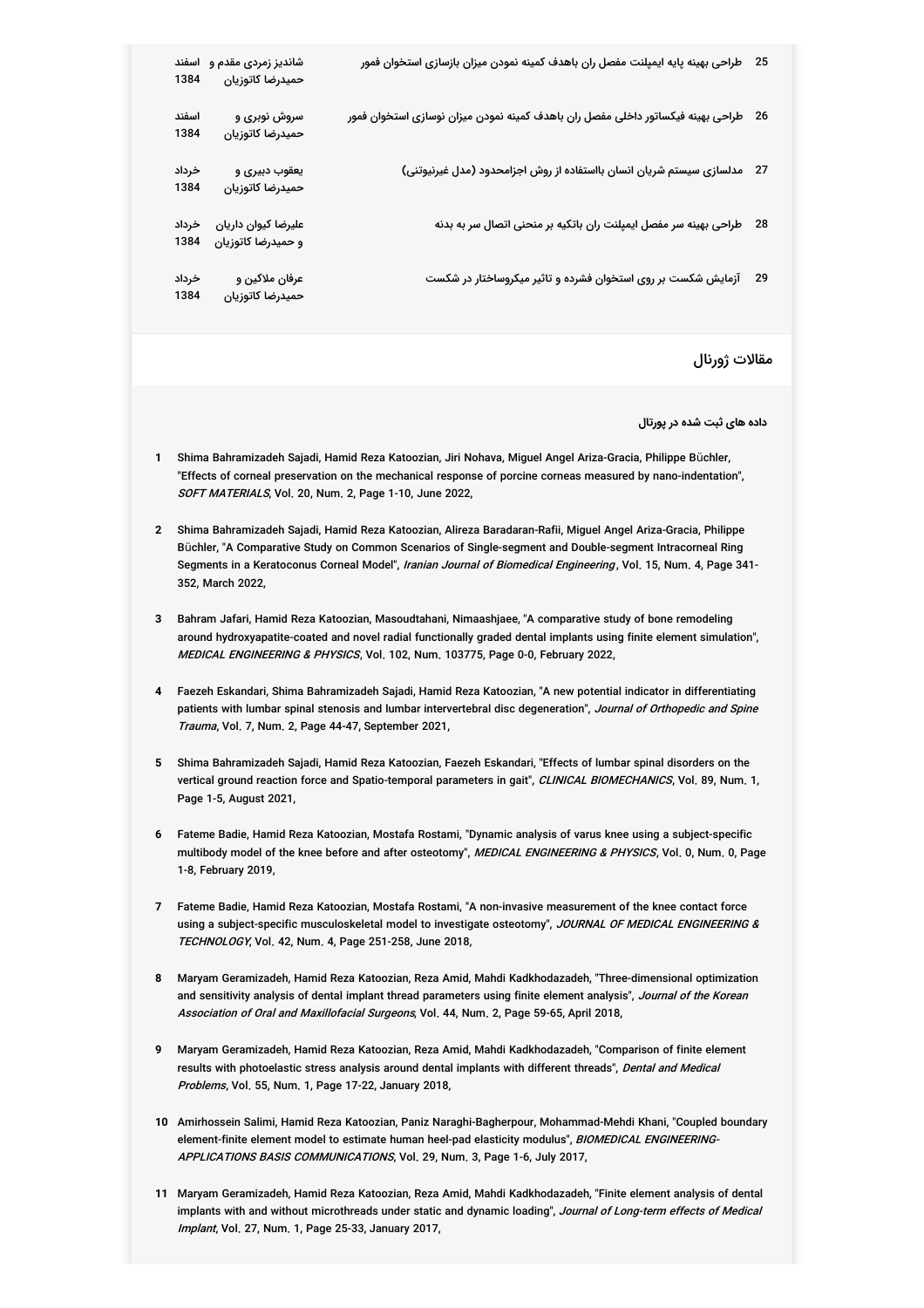- **12** Maryam Geramizadeh, Hamid Reza Katoozian, Reza Amid, Mahdi Kadkhodazadeh, "Static, Dynamic, and Fatigue Finite Element Analysis of Dental Implants with Different Thread Designs", *JOURNAL OF LONG-TERM EFFECTS OF MEDICAL IMPLANTS*, Vol. 26, Num. 4, Page 347-355, November 2016,
- **13** Mir Hossein Mousavi, Nasser Fatouraee, Hamid Reza Katoozian, Ali Pashaee, Alejandro F. Frangi, "USING ATLAS OF HEART SHAPES FOR SIMULATION OF BLOOD FLOW IN LEFT VENTRICLE", *BIOMEDICAL ENGINEERING*-A*PPLICATIONS BASIS COMMUNICATIONS*, Vol. 25, Num. 6, Page 1-8, December 2013,
- **14** Mina Soleimanifar, Hamid Reza Katoozian, "Energy based simulation of trabecular bone fracture healing using finite element and fuzzy logic", JOURNAL OF APPLIED MATHEMATICS, Vol. 4, Num. 5, Page 49-55, May 2013,
- **15** Mir Hossein Mousavi, Nasser Fatouraee, Hamid Reza Katoozian, Ali Pashaee, Oscar Camara, Alejandro F. Frangi, "Numerical simulation of blood flow in the left ventricle and aortic sinus using magnetic resonance imaging and computational fluid dynamics", *COMPUTER METHODS IN BIOMECHANICS AND BIOMEDICAL ENGINEERING*, Vol. 1, Num. 1, Page 1-1, September 2012,
- **16** Amir Hossein Saveh, Ali Reza Zali, Seyyed Morteza Kazemi, Sohrab Keyhani, Hanafiah Yussof, Hamid Reza Katoozian, Qureish Vanat, Mahmoud Chizari, "Knee dynamic analysis based on 2D-to-3D registration of fluoroscopic and angiographic images", *STROJNISKI VESTNIK-JOURNAL OF MECHANICAL ENGINEERING*, Vol. 9, Num. 1, Page 79-97, July 2012,
- **17** Mohammad-Mehdi Khani, Hamid Reza Katoozian, Kamran Azma, Iman Naseh, Amir Hossein Salimi, "Hyper-elastic parameter estimation of human heel-pad: A finite element and evolutionary based algorithm", JOURNAL OF *MECHANICS IN MEDICINE AND BIOLOGY*, Vol. 12, Num. 3, Page 1-6, April 2012,
- **18** Azadeh Ghouchani, Hamid Reza Katoozian, Mohammad Ravari, "Design of an Elastic Arthroplastic Disc Optimized under Different Loads", Iranian Journal of Medical Physics, Vol. 8, Num. 2, Page 65-74, July 2011,
- **19** Ahmad Raeisi Najafi, Kaveh Pourakbar Saffar, Ahmadreza Arshi, Erfan Mallakin, Hamid Reza Katoozian, Mohammad Reza Eslami, Manssour H. Moeinzadeha, "Propagation of Microcracks in Bovine Osteonal Cortical Bone", *Akademiea*, Vol. 1, Num. 1, Page 1-7, March 2011,
- **20** Soroush Nobari, Hamid Reza Katoozian, Shandiz Zomorodimoghadam, "Three-dimensional design optimisation of patient-specific femoral plates as a means of bone remodelling reduction", *COMPUTER METHODS IN BIOMECHANICS AND BIOMEDICAL ENGINEERING*, Vol. 13, Num. 6, Page 819-827, December 2010,
- **21** Amirhossein Saveh, Hamid Reza Katoozian, Mahmoud Chizari, "Measurement of an intact knee kinematics using gait and fluoroscopic analysis", *KNEE SURGERY SPORTS TRAUMATOLOGY ARTHROSCOPY*, Vol. 19, Num. 2, Page 267-272, June 2010,
- **22** Amirhossein Saveh, Hamid Reza Katoozian, Mahmoud Chizari, "B-14 Measurement of an Intact Knee Kinematics Using Gait and Fluoroscopic Analysis; Experimental and Numerical Studies", *JOURNAL OF BIOMECHANICS*, Vol. 43, Num. 1, Page 0-0, June 2010,
- **23** Seyyed Amir Hooshiar Ahmadi, Gholamreza Rouhi, Hamid Reza Katoozian, Seyyed Ali Hooshiar Ahmadi, "Simultaneous presence of growth and remodeling in the bone adaptation theory", *American Journal of Applied Sciences*, Vol. 6, Num. 1, Page 1816-1824, May 2009,
- **24** Mir Hossein Mousavi, Nasser Fatouraee, Hamid Reza Katoozian, "Finite element analysis of blood flow characteristics in a Ventricular Assist Device (VAD)", , Vol. , Num. 17, Page 0-0, March 2009,
- **25** Ahmad Raesi Najafi, Erfan Mallakin, [en-name N/A], Hamid Reza Katoozian, Ahmadreza Arshi, Mohammad Reza Eslami, "Fracture Test of Bovine Contrical Bone ,Evaluation of Bone Toughness Properties and Consideration of Bone Microstructure Effect on Fracture Behavior", amirkabir, Vol. 0, Num. 0, Page 0-0, July 2008,
- **26** Daniel P.Nicolella, Ben H.Thacker, Hamid Reza Katoozian, Dwight T.Davy, "The effect of three-dimensional shape optimization on the probabilistic response of a cemented femoral hip prosthesis", JOURNAL OF BIOMECHANICS, Vol. 39, Num. 7, Page 1265-1278, September 2006,
- **27** Yaghoub Dabiri, Nasser Fatouraee, Hamid Reza Katoozian, "A computer simulation of blood flow in arterial networks, including blood non-newtonian models and arterial stenosis", *IEEE ENGINEERING IN MEDICINE AND BIOLOGY MAGAZINE*, Vol. 3, Num. 1, Page 2312-2315, April 2006,
- **28** Zohreh Barani, Mohammad Haghpanahi, Hamid Reza Katoozian, "Three dimensional stress analysis of diabetic insole: A finite element approach", *TECHNOLOGY AND HEALTH CARE*, Vol. 13, Num. 3, Page 185-192, February 2005,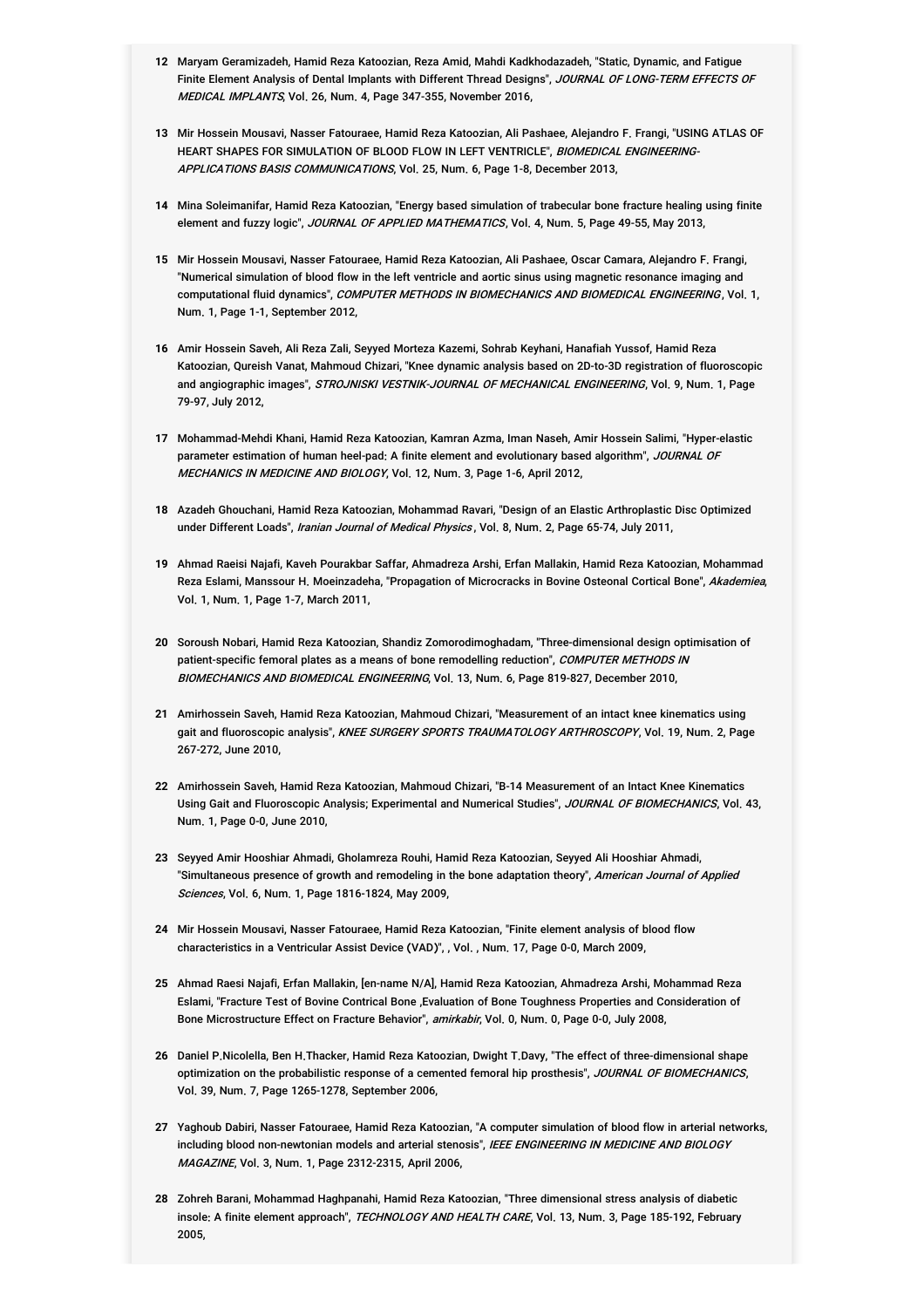- **29** Zohreh Barani, Mohammad Haghpanahi, Hamid Reza Katoozian, Hassan Saeidi, "A Three Dimensional Stress Analysis Of Diabetic Insole And Evaluation Of Silicone Gel Material Using Finite Element Approach", *Iranian Journal* of Biomedical Engineering, Vol. 1, Num. 2, Page 111-116, February 2005,
- **30** Hamid Reza Katoozian, Zohreh Barani, Dwight T. Davy, "Adaptive Bone Remodeling Criteria Applied to Design Optimization of Femoral Component of Hip Prostheses", *JOURNAL OF MECHANICS IN MEDICINE AND BIOLOGY* , Vol. 5, Num. 1, Page 1-12, February 2005,
- **31** Hamid Reza Katoozian, Dwight T.Davy, "Three-dimensional shape optimization of femoral component of hip prostheses with nonlinear frictional interface", , Vol. , Num. 2, Page 0-0, June 2004,
- **32** Hamid Reza Katoozian, Ahmadreza Arshi, "Material optimization of femoral component of total hip prosthesis using fiber reinforced polymeric composites", , Vol. , Num. 23, Page 0-0, September 2001,
- **33** [en-name N/A], [en-name N/A], Ali Fallah, Hamid Reza Katoozian, "Blood biochemical change following external force application in guonea pig:Early detection of pressure sore", , Vol. , Num. , Page 0-0, October 2000,
- **34** Hamid Reza Katoozian, Dwight T.Davy, "Effects of loading conditions and objective function on three-dimensional shape optimization of femoral components of hip endoprostheses", *MEDICAL ENGINEERING & PHYSICS*, Vol. 22, Num. 4, Page 243-251, September 2000,

مقالات کنفرانس

**داده های ثبت شده در پورتال**

- **1** Mohammad Hosseinalizadeh, Hamid Reza Katoozian, Setareh Khorshidparast, "Finite Element Analysis of an FGM Dental Implant Under Static and Dynamic Loading ", 28th National & 6th International Iranian Conference on Biomedical Engineering, November 2021
- **2** Shima Bahramizadeh Sajadi, Hamid Reza Katoozian, Philippe Büchler, "A Finite Element Study on the Biomechanics of Intracorneal Implants in Keratoconus Corneal Models ", Bern Data Science Day 2021, April 2021
- **3** Hamid Reza Katoozian, Shima Bahramizadeh Sajadi, Mehdi Khanlari, Morteza Gholami, "Effects of Different Corneal Ring Segments with Identical Total Arc Length on Keratoconic Eyes: A Finite Element Study ", 26th National and 4th International Conference of Biomedical Engineering, November 2019
- **4** Vahid Malbouby, Hamid Reza Katoozian, Sheida Vafadar, "Distinguishing between the effect of load magnitude and number of cycles in Nijmengen trabecular bone remodeling model ", American Society of Biomechanics (ASB) East Coast Meeting, April 2019
- **5** Hamid Reza Katoozian, Shima Bahramizadeh Sajadi, Faezeh Eskandari, "A study of vertical ground reaction force in gaits of patients with some anatomical spinal disorders ", American Society of Biomechanics (ASB) East Coast Meeting, April 2019
- **6** Hamid Reza Katoozian, Mehdi Khanlari, Shima Bahramizadeh Sajadi, Morteza Gholami, Faezeh Eskandari, " A finite element comparative study on the effects of corneal ring segments on keratoconic eyes ", American Society of Biomechanics (ASB) East Coast Meeting, April 2019
- **7** Haniyeh Hemmatian, Hamid Reza Katoozian, "Meshless modeling of microcrack growth in cortical bone ", 10th International Symposium on Computer Methods in Biomechanics and Biomedical Engineering (CMBBE), April 2012
- **8** Seyyed Amir Hooshiar Ahmedi, Ahmadreza Arshi, Gholamreza Rouhi, Ahmad Raeisi Najafi, Hamid Reza Katoozian, "An Investigation on the effects of low-amplitude, high frequency (LAHF) Mechanical Stimuli on Matrix-Extracellular Fluid-Osteocyte Complex ", 56th Annual Meeting of the Orthopaedic Research Society, March 2010
- **9** Mohammad Mehdi Khani, Hamid Reza Katoozian, Abolhasan Salimi, "Nonlinear hyperelastic parameter estimation of human heel-pad: A finite element and evolutionary based algorithm ", , February 2008
- **10** A. Raeisi Najafi, Ahmadreza Arshi, Mohammad Reza Eslami, Hamid Reza Katoozian, Saeed Maleknia, "Propagation of Microcracks in Osteonal Cortical Bone ", 15th Annual (International) Conference on Mechanical Engineering ISME2007, May 2007